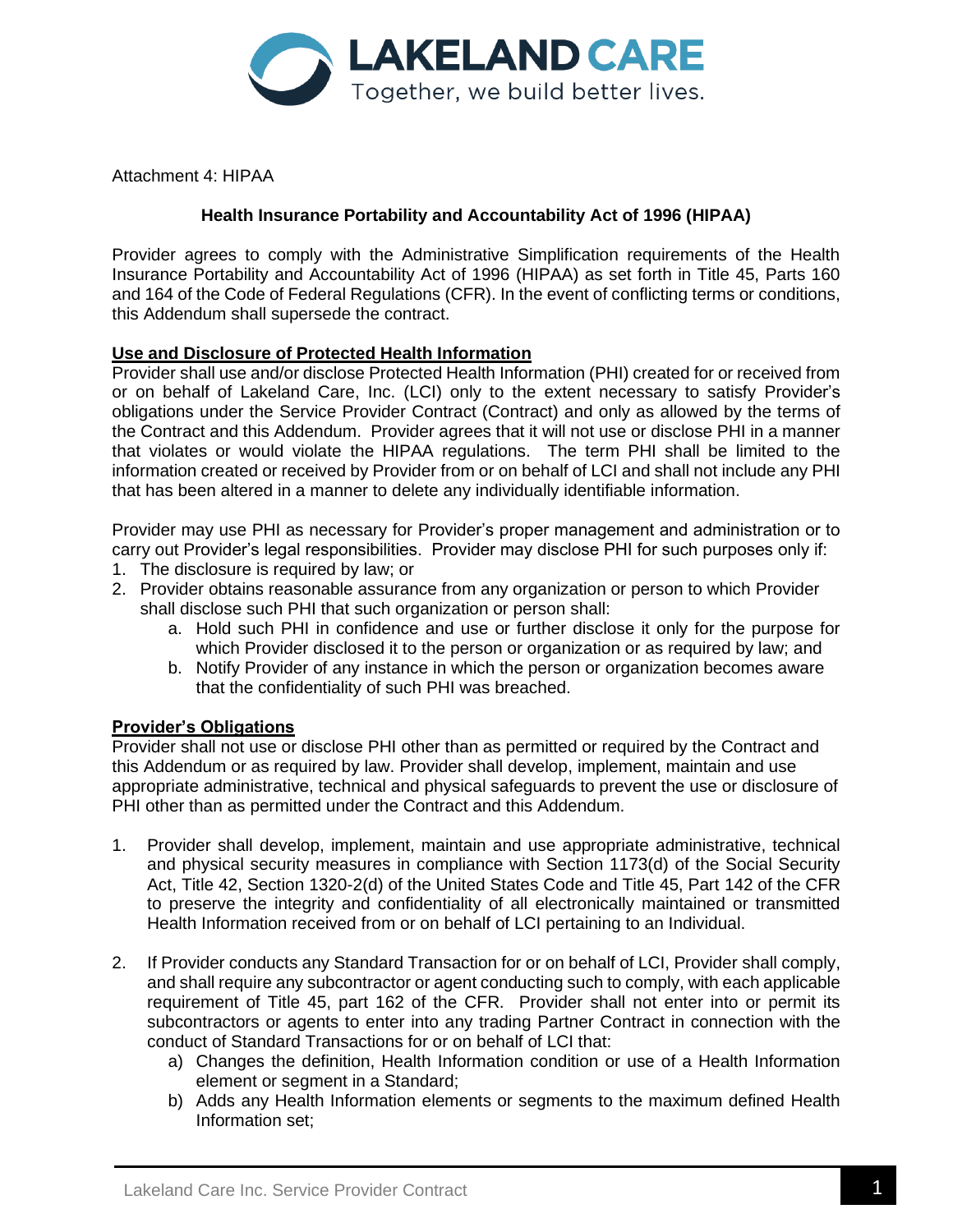- c) Uses any code or Health Information elements that are either marked "not used" in the Standard's Implementation Specification or are not in the Standard Implementation Specification(s); or
- d) Changes the meaning or intent of the Standard's Implementation Specification(s).
- 3. Provider shall report to Client any use or disclosure of the PHI not provided by the Contract and this Addendum of which Provider becomes aware. Notification shall be made to the following:

Lakeland Care, Inc. Attn: Privacy Officer N6654 Rolling Meadows Drive Fond du Lac, WI 54937 Phone: 920-906-5100 Fax: 920-906-5161 Email: [Compliance@lakelandcareinc.com](mailto:Compliance@lakelandcareinc.com)

- 4. Provider shall require any agent or subcontractor to whom it provides PHI to impose at least the same obligations to protect such PHI as are imposed on Provider by the Contract and this Addendum.
- 5. Individual Right to Request Access: Provider shall make available to LCI PHI necessary for LCI to respond to an individual's request for access to PHI. Provider shall forward to LCI all requests by an individual to access such records.
- 6. Individual Right to Request Amendment: Provider shall, upon receipt of notice from LCI, amend or correct PHI in its possession or under its control.
- 7. Individual Right to an Accounting of Disclosures: Provider shall document its disclosures of PHI in a manner sufficient for LCI to respond to a request by an individual for an accounting of disclosures of PHI in accordance with 45 CFR 164.528. LCI shall designate the time and manner in which Provider shall provide the accounting of its disclosures to LCI.
- 8. Provider shall make its internal practices, books, and records relating to the use and disclosure of PHI available to the Secretary for purposes of determining the LCI's compliance with the Privacy Rule.
- 9. Provider agrees to mitigate, to the extent practicable, any harmful effect that is known to Provider of a use or disclosure of PHI by Provider in violation of the requirements of the Contract or this Addendum.

## **LCI's Obligations**

LCI shall notify Provider of any limitation(s) in its notice of privacy practices of LCI in accordance with 45 CFR Section 164.520, to the extent that such limitation may affect Provider's use or disclosure of PHI.

LCI shall notify Provider of any changes in, or revocation of, permission by an individual to use or disclose PHI, to the extent that such changes may affect Provider's use or disclosure of PHI.

LCI shall notify Provider of any restriction to the use or disclosure of PHI that LCI has agreed to in accordance with 45 CFR Section 164.522, to the extent that such changes may affect Provider's use or disclosure of PHI.

LCI shall not request Provider to use or disclose PHI in any manner that would not be permissible under the law if done by LCI, with the exception that Provider may use or disclose PHI for data aggregation or management and administrative activities of Provider if required by the underlying